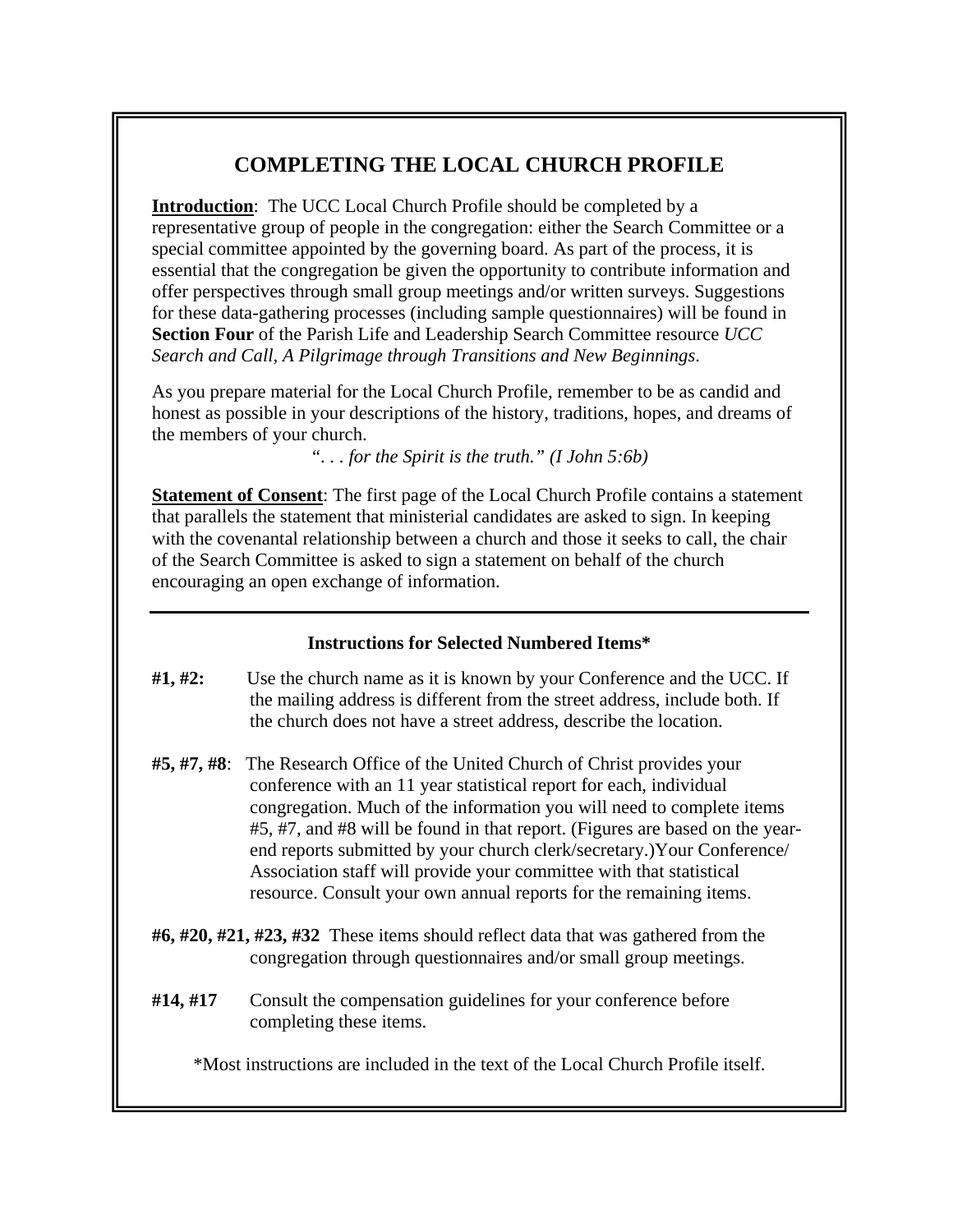# **United Church of Christ**

\_\_\_\_\_\_\_\_\_\_\_\_\_\_\_\_\_\_\_ \_\_\_\_\_\_\_\_\_\_\_\_\_\_\_\_\_\_\_\_\_\_\_\_\_\_\_\_\_\_\_\_\_\_

# **LOCAL CHURCH PROFILE FOR LOCAL CHURCHES SEEKING NEW LEADERS**

# **Local Church Statement of Consent**

The covenantal relationship between a church and those called by that church to serve as pastors and teachers and in other ministerial positions is strengthened when vital information is openly shared by covenantal partners. To that end, we attest that, to the best of our abilities, we have provided information in this profile that accurately represents our church. We have not knowingly withheld any information that would be helpful to candidates. As the committee charged with the responsibility for identifying and recommending a suitable new minister for our church, we have been authorized to share the information herein with potential candidates

We understand that a candidate may wish to secure further knowledge, information, and opinion about our church. We encourage a candidate to do so, recognizing that an open exchange of relevant information builds the foundation for continuing and healthy relationships between calling bodies and persons seeking a ministry position.

\_\_\_\_\_\_\_\_\_\_\_\_\_\_\_\_\_\_\_\_\_\_\_\_\_\_\_\_\_\_\_\_\_\_\_\_\_\_\_\_\_\_\_\_ \_\_\_\_\_\_\_\_\_\_\_\_\_\_\_\_\_\_\_\_\_\_\_\_\_\_\_

Signature of Search Committee Chairperson Date

### **Church**

Name:

Address:

City, State, Zip:

### **Search Committee Chairperson or Contact Person**

Name:

Address:

City, State, Zip:

Telephone:

Fax:

E-Mail: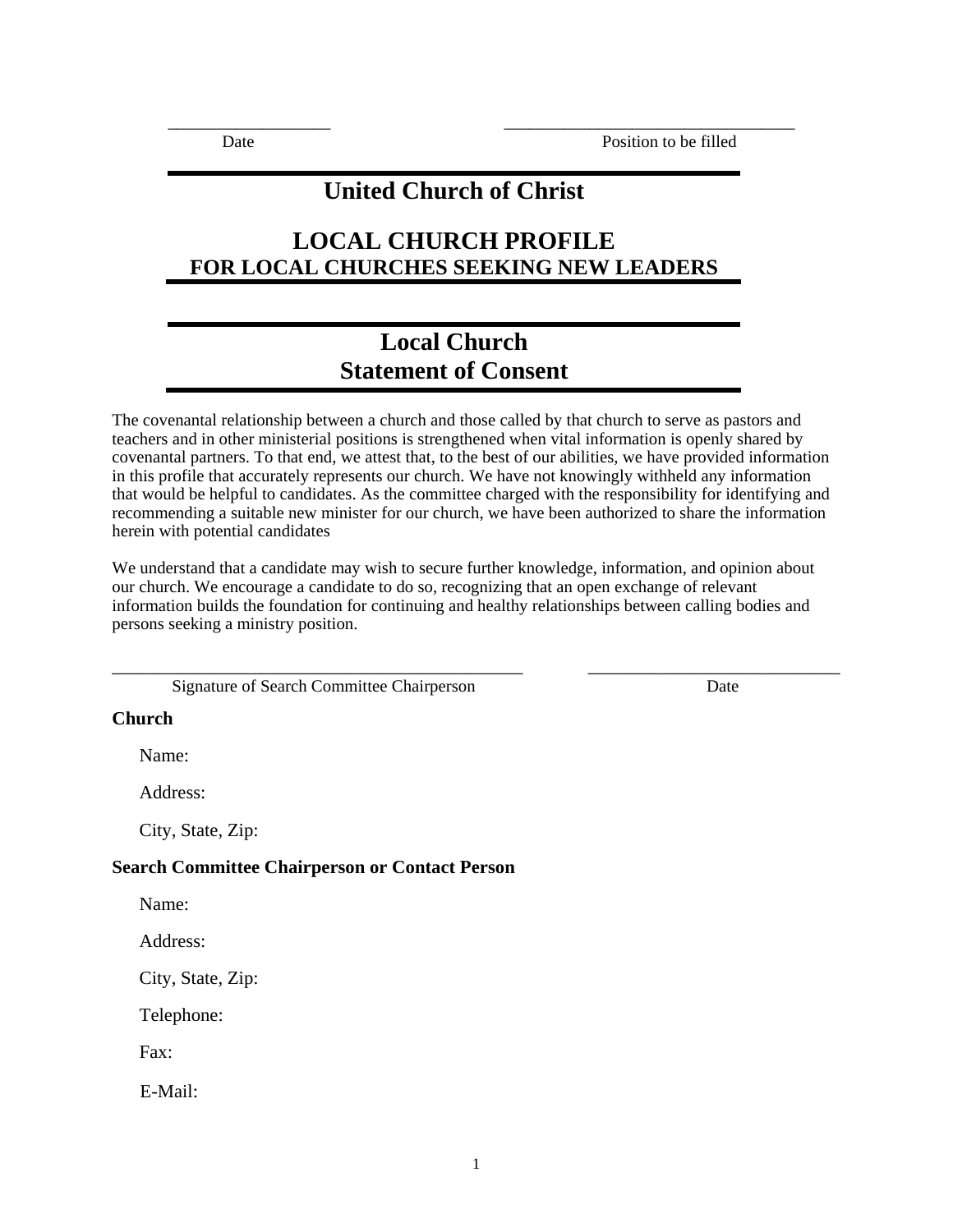# **LOCAL CHURCH PROFILE FOR LOCAL CHURCHES SEEKING NEW LEADERS**

\_\_\_\_\_\_\_\_\_\_\_\_\_\_\_\_\_\_\_ \_\_\_\_\_\_\_\_\_\_\_\_\_\_\_\_\_\_\_\_\_\_\_\_\_\_\_\_\_\_\_\_\_\_\_\_\_\_\_\_\_\_\_\_\_

Please return the completed document to your conference or association office.

## **1. Church:**

**2. Address:**

City, State, and Zip:

Church Website:

# **3. Name of Search Committee Chairperson/Contact Person:**

| Address: |
|----------|
|----------|

City, State, and Zip:

Telephone:

Email: FAX:

# **4. Conference/Association Staff Person Assisting Our Church:**

| Address:          |
|-------------------|
| City, State, Zip: |

Telephone:

Email: FAX:

# **MEMBERSHIP INFORMATION**

**5. Membership***: (as reflected in the eleven-year UCC Statistical Report for our church; "est." indicates the figure is an estimate.)* 

|                                                    | <b>Last Year</b> | 5 Years Ago | 10 Years Ago |
|----------------------------------------------------|------------------|-------------|--------------|
| <b>a</b> . # Church members                        |                  |             |              |
| <b>b.</b> Average attendance at worship            |                  |             |              |
| c. Average participation of children/youth in C.E. |                  |             |              |
| d. Average weekly participation in adult education |                  |             |              |
| <b>e.</b> # Members who are ordained clergy        |                  |             |              |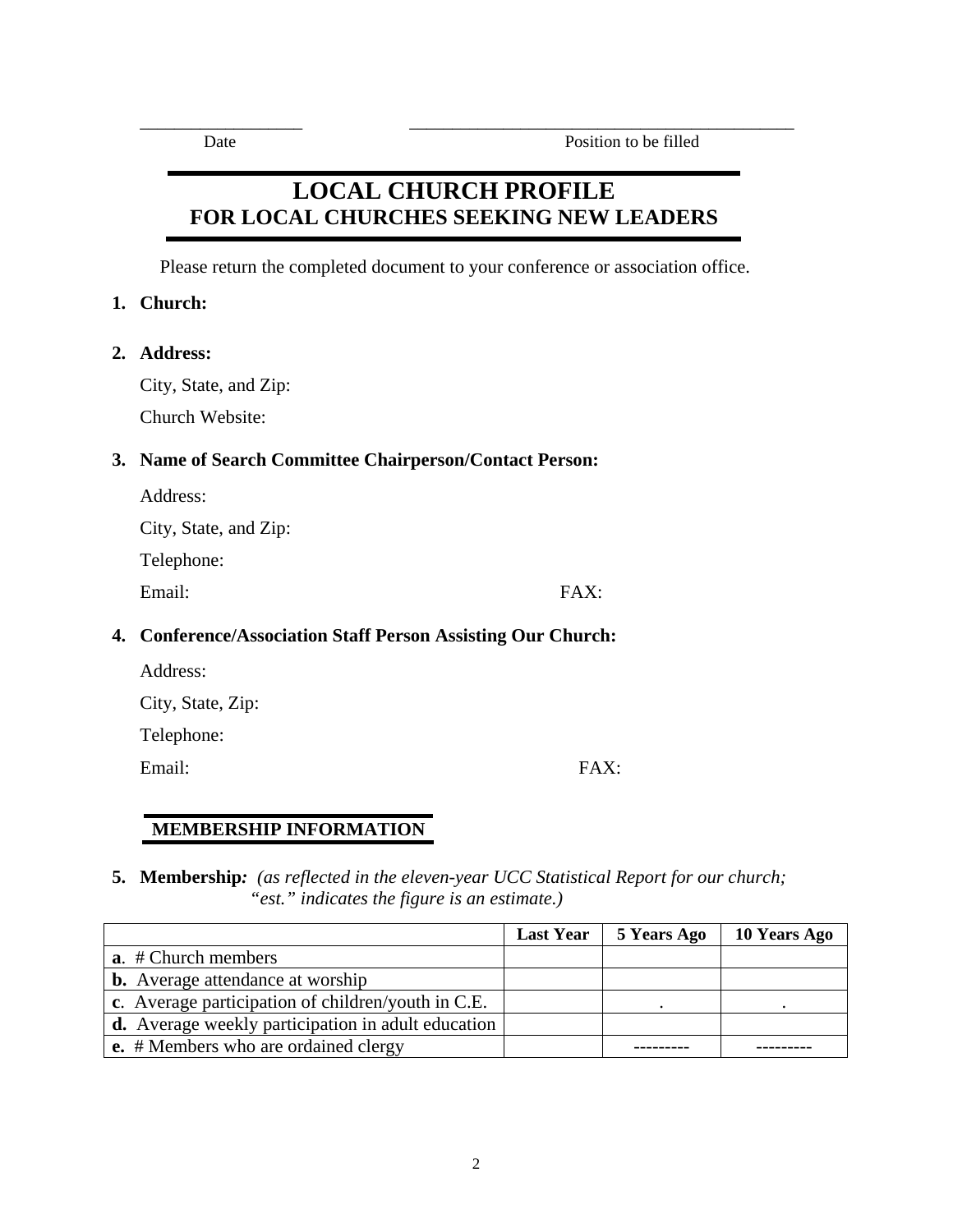### **6. Profile of Congregation**

Estimate percentage of congregation. Each category should add up to 100%.



**f. Describe the racial-ethnic makeup of your congregation:** 

## **CHURCH FINANCES**

٦ *(Figures reflect the eleven-year UCC statistical reports as well as the church's annual reports.)* 

|                                                  | <b>Last Year</b> | 5 Years Ago | 10 Years Ago |
|--------------------------------------------------|------------------|-------------|--------------|
| <b>7. Total Church Income</b>                    |                  |             |              |
| a. Members offerings and pledges                 |                  |             |              |
| <b>b.</b> Interest from investment or endowments |                  |             |              |
| c. Principal reduction (endowments or            |                  |             |              |
| investments)                                     |                  |             |              |
| d. Rentals                                       |                  |             |              |
| e. Special Fundraising                           |                  |             |              |
| f. Other                                         |                  |             |              |

If the church has conducted an annual stewardship campaign, list results for the past two years:

Goal: \$ Pledges: \$ Actual Received: \$

Goal: \$ Pledges: \$ Actual Received: \$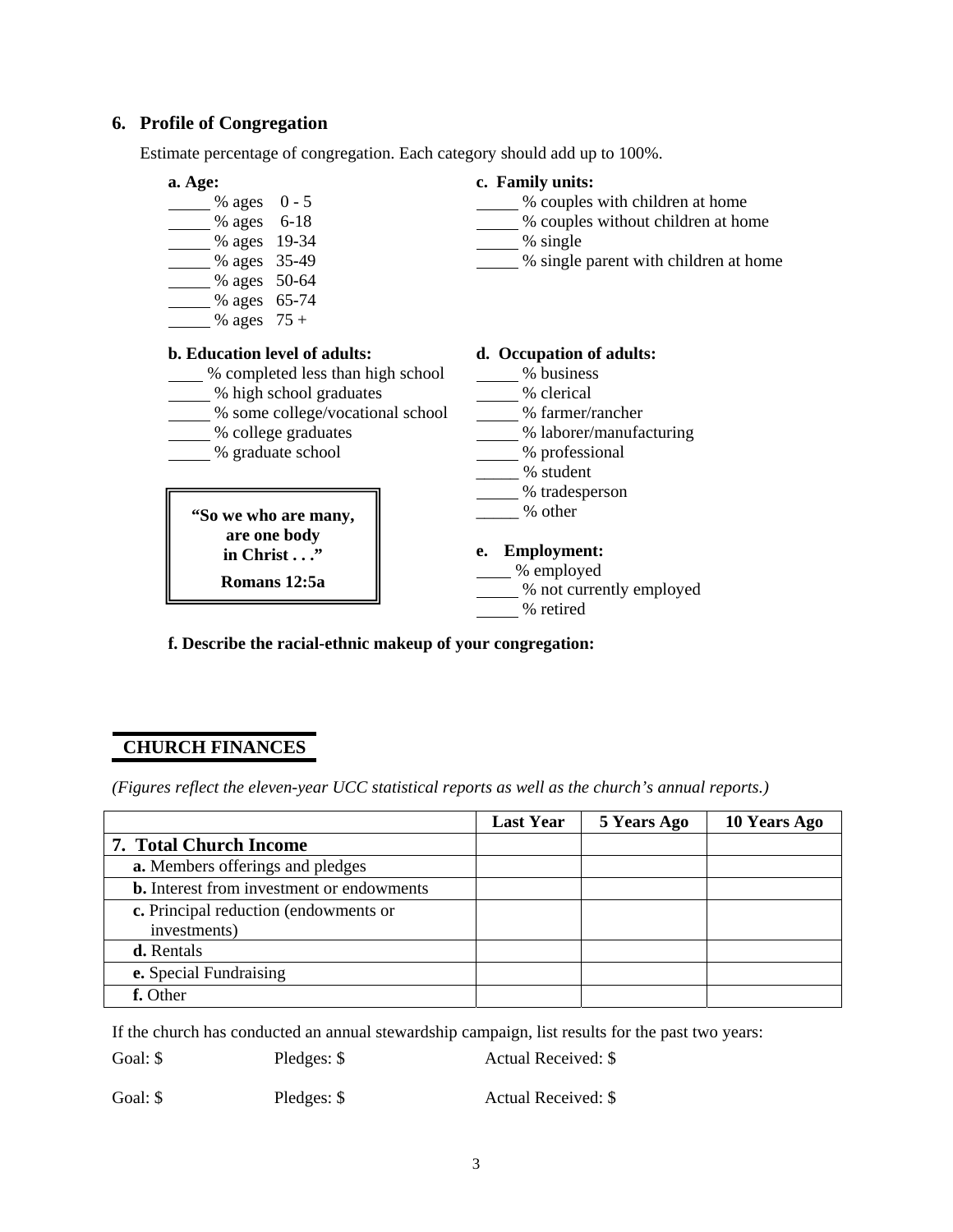|                                              | <b>Last Year</b> | 5 Years Ago | 10 Years Ago |
|----------------------------------------------|------------------|-------------|--------------|
| 8. Total Operating Budget                    |                  |             |              |
| a. Our Church's Wider Mission Basic Support  |                  |             |              |
| <b>b.</b> Our Church's Wider Mission Special |                  |             |              |
| Support                                      |                  |             |              |
| c. Other gifts                               |                  |             |              |
| <b>d.</b> Current local expenses             |                  |             |              |
| e. Annual capital payments                   |                  |             |              |
| f. Other debt                                |                  |             |              |

### **9. Identify UCC special offerings the church receives throughout the year and the amounts from last year:**

- \_\_\_\_\_ One Great Hour of Sharing
- \_\_\_\_\_ Neighbors in Need
- \_\_\_\_\_ Christmas Fund
- \_\_\_\_\_ Strengthen the Church
- \_\_\_\_\_ Basic Support for Our Church's Wider Mission (only if received through special offerings and not included as a regular budget item in #8 above.)

### **10. Mission**

**a.** Beyond your contributions through the UCC, name the most significant local or global missions/ministries or agencies that were financially supported by your local church last year and the amount of support:

|    | <b>Name</b> | <b>Amount</b> |
|----|-------------|---------------|
| 1. |             |               |
| 2. |             |               |
| 3. |             |               |
| 4. |             |               |

**b.** What mission project has excited your church the most in the past three years? Why?

## **11. Indebtedness**

- **a.** Total amount of outstanding mortgages/capital debt: \$
- **b.** Total amount of other debt: \$ Describe: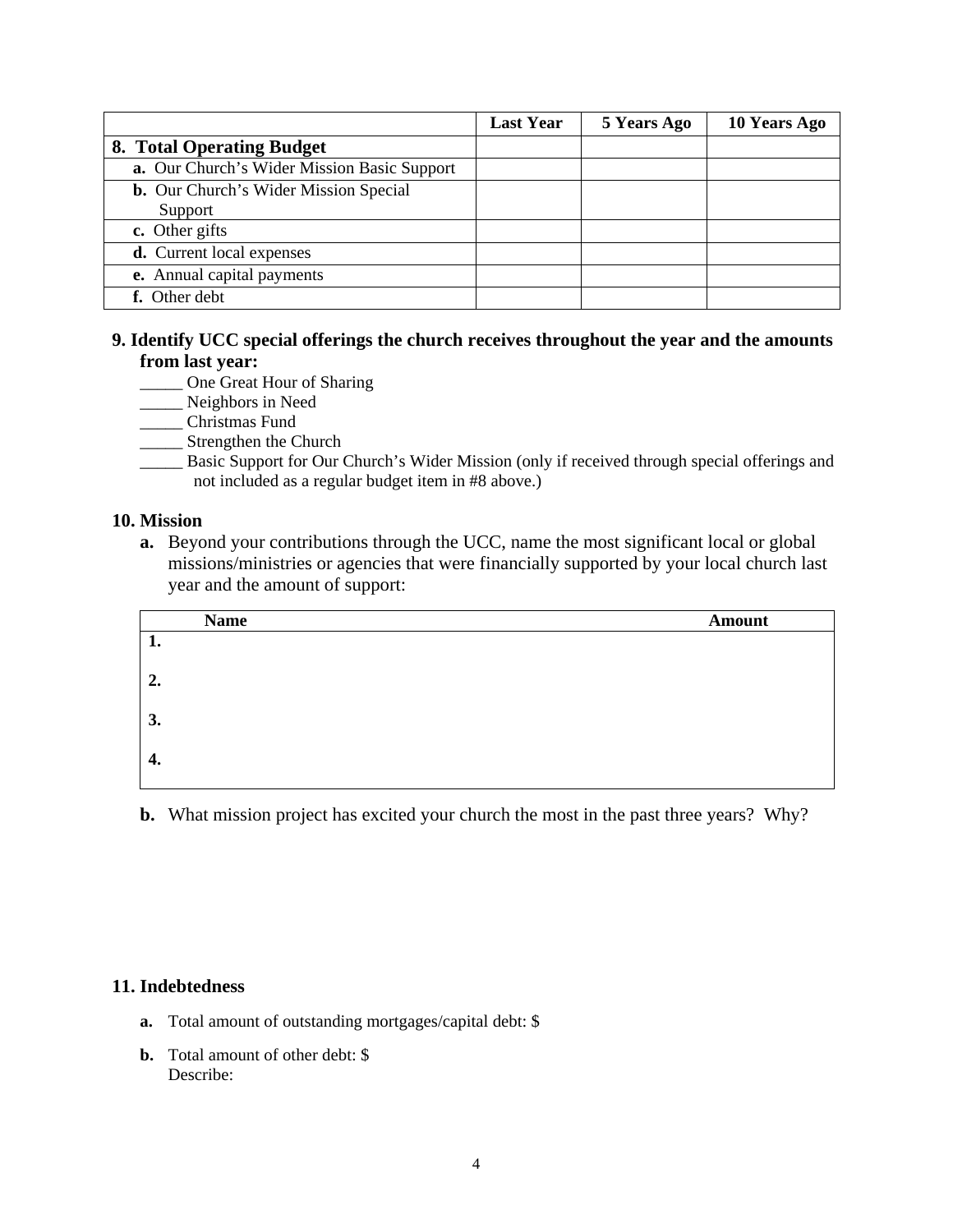**c.** Are payments current? yes yes no

### **12. Capital Campaigns:**

- **a.** If the church has had capital campaigns in the last ten years, note goal and results: Goal: \$ Outcome: \$ Goal: \$ Outcome: \$
- **b**. What projects were undertaken as a result of your capital campaign?

**"God is able to provide you with every blessing in abundance."** 

**II Cor. 9:8a** 

- **c.** Was there a mission or outreach component to the campaign? \_\_\_\_\_ Yes \_\_\_\_\_ No
- **d.** If a capital campaign is underway or anticipated, describe it: Goal: \$ Beginning Date: Purpose:

### **13. Assets held by the Church:**

- **a.** Reserves (savings):  $\qquad$  \$
- **b.** Endowments/Investments: \$
- **c.** Describe buildings and property of your church except the parsonage:

- **d.** Is the church building (including sanctuary and offices) handicapped accessible? Yes \_\_\_\_\_ Partially (specify) \_\_\_\_\_\_\_\_\_\_\_\_\_\_\_\_\_\_\_\_\_\_\_\_\_\_\_\_\_\_\_\_\_\_\_\_\_\_\_\_ No \_\_\_\_\_ Is the pulpit handicapped accessible? Yes \_\_\_\_\_\_\_ No\_\_\_\_\_\_
- **e.** If a building program is projected or underway, describe it, including estimated date of completion: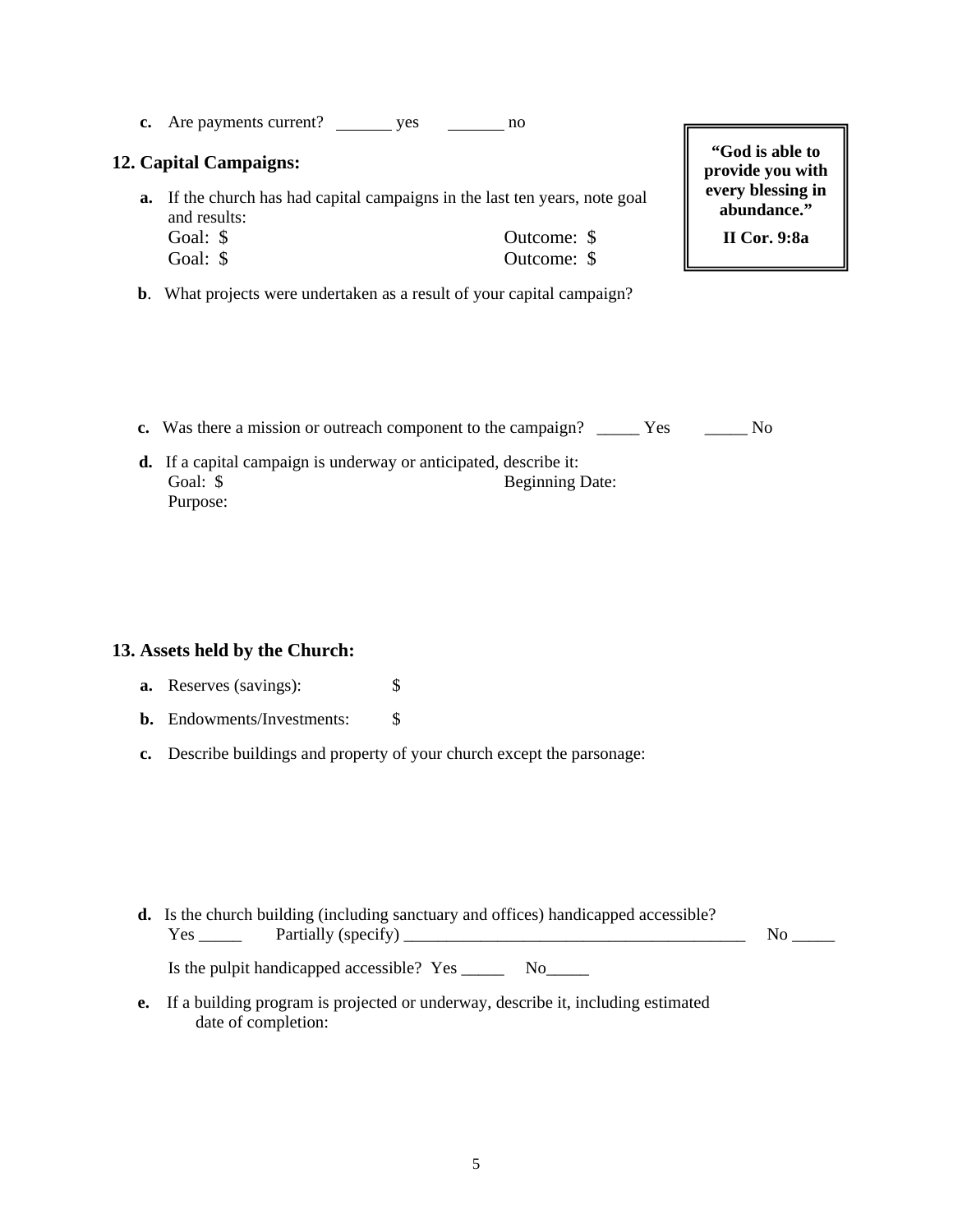| f. If the church owns a parsonage, describe it: |                     |                      |  |  |
|-------------------------------------------------|---------------------|----------------------|--|--|
| Address:                                        |                     |                      |  |  |
| City, State, Zip:                               |                     |                      |  |  |
| Number of Rooms:                                | Number of Bedrooms: | Number of Bathrooms: |  |  |
| Description:                                    |                     |                      |  |  |
|                                                 |                     |                      |  |  |

Distance from Church Handicapped Accessible? Yes \_\_\_\_No\_\_\_\_Partial\_\_\_\_\_

# **FINANCIAL SUPPORT OF MINISTERIAL LEADERS**

### **14. If your conference has compensation guidelines, do you follow them?**

yes \_\_\_\_\_\_ yes for some compensation items but not all \_\_\_\_\_\_\_ no

Does the church consider this position to be full time or part time?  $\frac{1}{\sqrt{2}}$  Full Time  $\frac{1}{\sqrt{2}}$  Part Time (specify)  $\frac{1}{\sqrt{2}}$ 

 How will church members be supportive of a part time or bivocational pastor who may need another job to supplement the church salary?

## **15. Salary History**

To provide a profile of salaries for the position you are seeking to fill, indicate salaries at the beginning and ending of the ministers' tenure. Do not include interim positions. If a parsonage is provided, insert the letter "P" in the space provided. *Provide information for the last 3 leaders or the last ten years.* 

|                    | <b>Start Date</b> |        |         |           | <b>End Date</b> |        |         |           |
|--------------------|-------------------|--------|---------|-----------|-----------------|--------|---------|-----------|
|                    | Year              | Salary | Housing | Parsonage | Year            | Salary | Housing | Parsonage |
| a. Last            |                   |        |         |           |                 |        |         |           |
| <b>b.</b> Previous |                   |        |         |           |                 |        |         |           |
| c. Next            |                   |        |         |           |                 |        |         |           |
| previous           |                   |        |         |           |                 |        |         |           |

**16. During the above period, has your church ever failed to fulfill its financial obligations to its pastor?** \_\_\_\_\_ yes \_\_\_\_\_\_ no If yes, please comment: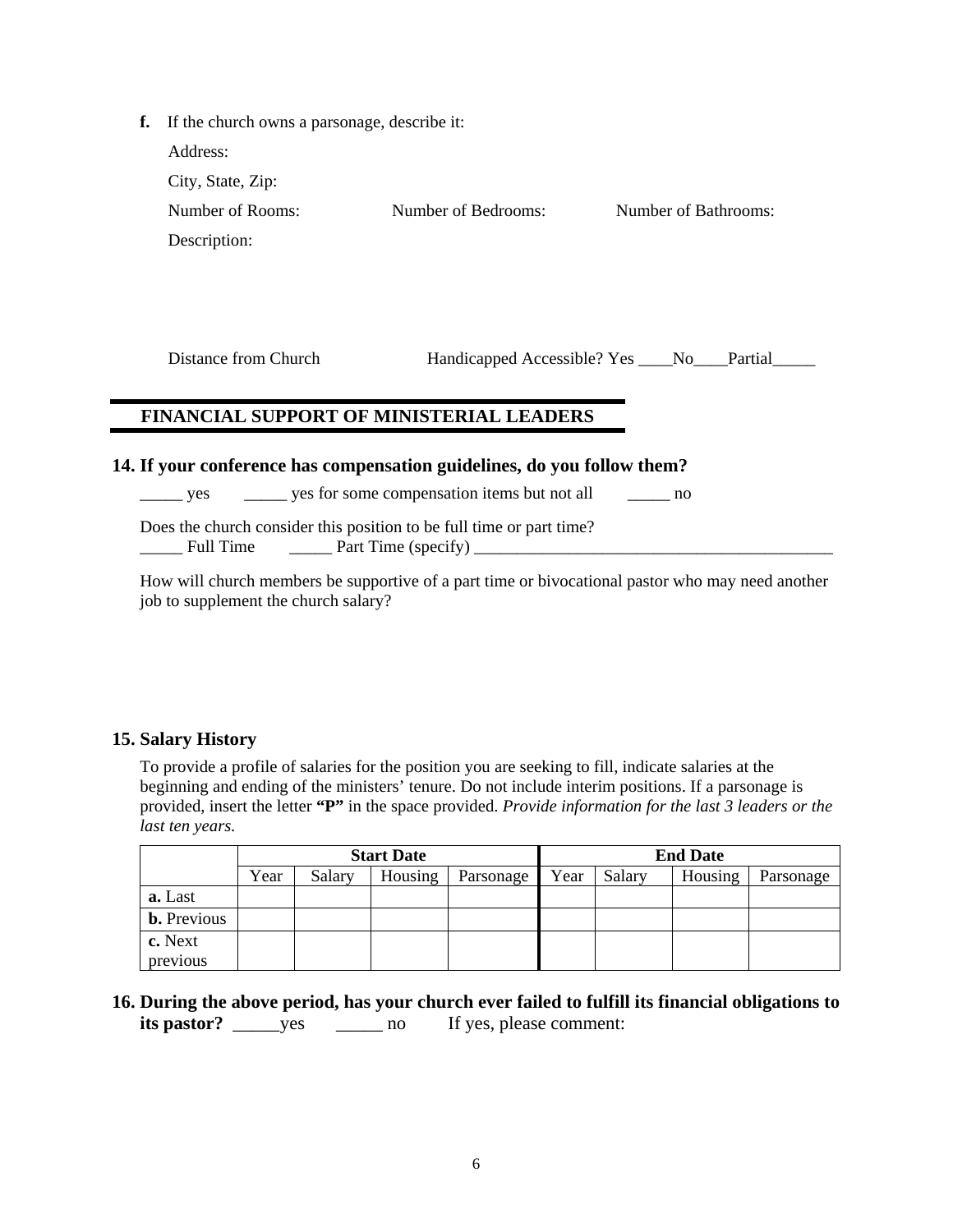### **17. Salary, Benefits, and Expenses Offered**

- **a.** Cash salary offered \$ Conference recommended salary range:  $\frac{1}{2}$
- **b.** Housing: \$
	- Housing allowance only <u>Parsonage only</u> Would consider offering either
- **c.** Customary benefits:
	- Vacation: \_\_\_\_\_\_\_\_ weeks annually
	- **Maternity/paternity leave**
	- UCC Retirement Annuity (  $\_\%$  of salary and housing)
	- UCC Life and Disability Insurance Benefits
	- UCC Health Benefits ( \_\_\_\_\_ other health benefits)
	- UCC Dental Benefits ( \_\_\_\_\_ other dental benefits)
	- Social Security/Medicare Offset
	- **Continuing Education Funds**
	- **Continuing Education Time**
	- Sabbatical Leave
	- $\frac{1}{\sqrt{1-\frac{1}{2}}}\text{Other benefits (specificity)}$

#### **d.** Ministry Expenses

- **Travel Reimbursement**
- \_\_\_\_\_ Meeting Expense Reimbursement
- **EXECUTE:** Books and Periodicals
- **\_\_\_\_\_** Reimbursement of Criminal Background Check Fee
- \_\_\_\_\_ Moving Expenses

# **COMMUNITY CHARACTERISTICS**

### **18. Population**

- **a.** Population of total city or town in which your church is located:
- **b.** Describe the population by racial-ethnic category and identify the source of the information:

### **19. Economic Factors**

Identify major sources of employment/income in your community:

**a.** 

**b.** 

**c.**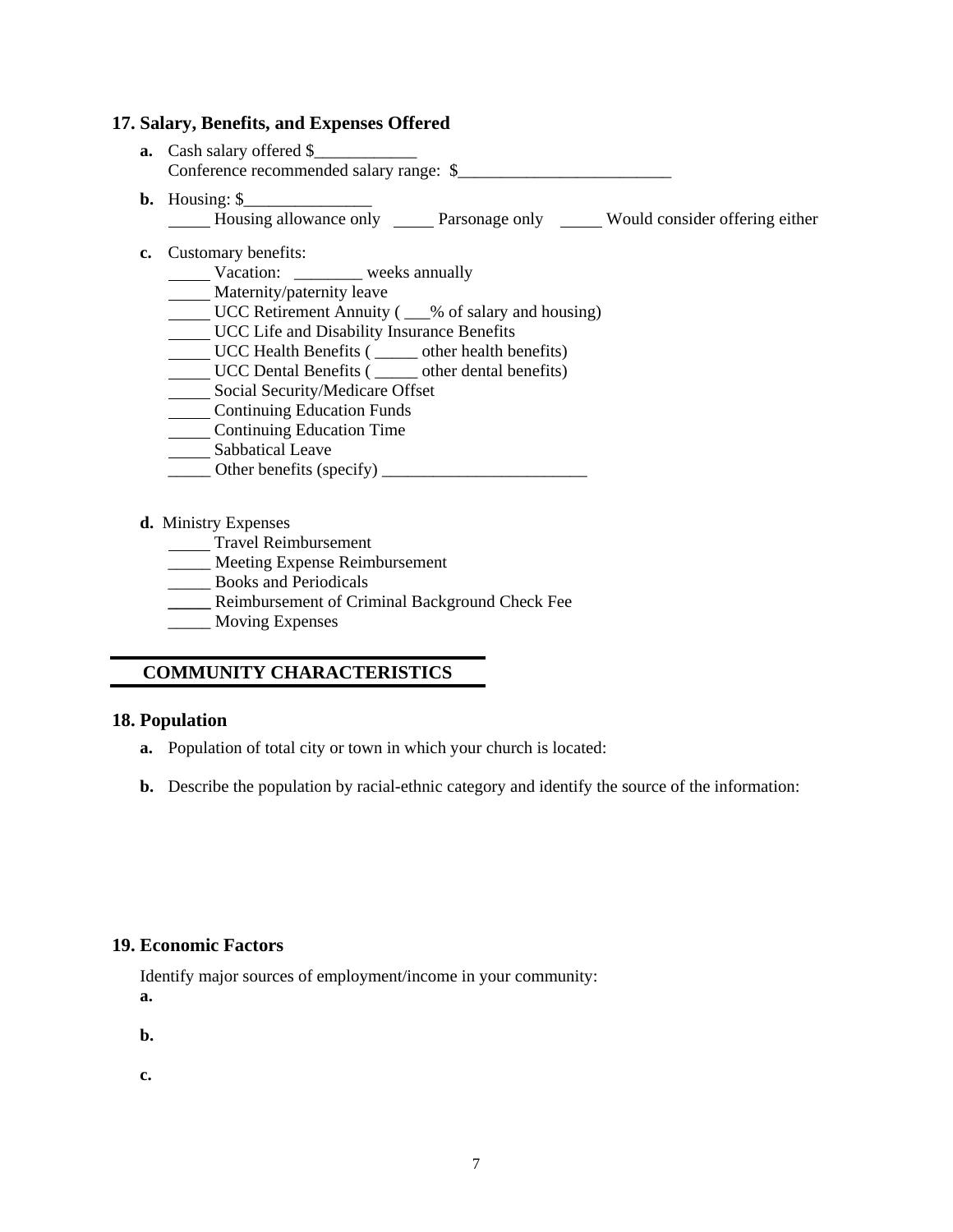**20. General Description** *(Add \*\*\* if the information came from a survey of the congregation)* 

- **a.** Describe three distinctive attributes of your community:
	- **1.**
	- **2.**
	- **3.**
- **b.** Identify major trends you envision in your community during the next five years:
	- **1.**
	- **2.**
	- **3.**
- **c.** List three or four problem areas confronting your community that members feel your church should address:
	- **1.**
	- **2.**
	- **3.**
- **d.** Indicate Mission Activities
	- **1.** In which your church participates as a part of its mission in the community:
	- **2.** In which your church expects the leader you are now seeking to participate:
- **e.** Describe how your church building is now being used by the community:
- **f.** Indicate the number of school districts from which members of your church are drawn:

one two two three or more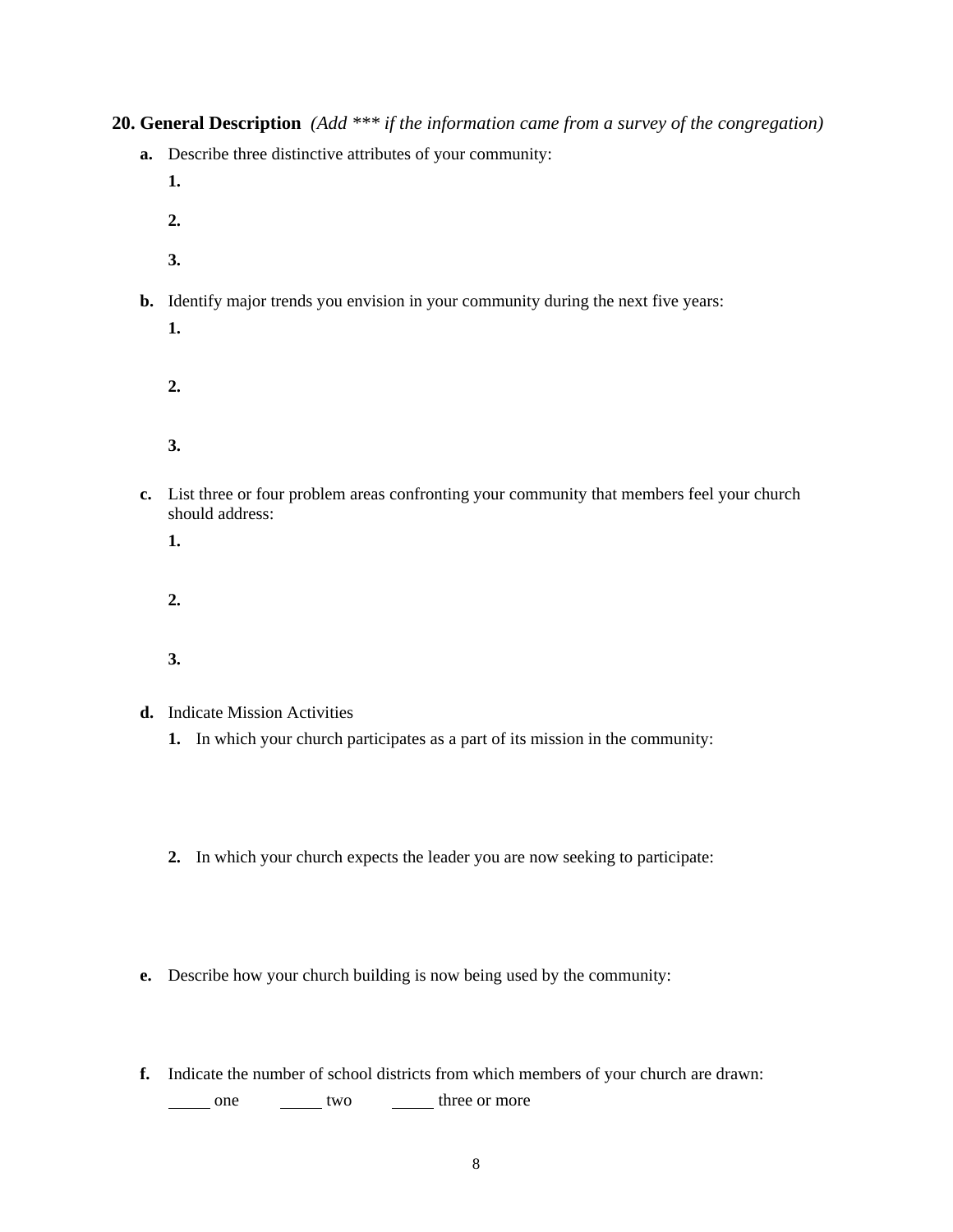# **CONGREGATIONAL LIFE**

*(Add \*\*\* if the information came from a survey of the congregation)* 

**21. Identify major trends you envision in your church in the next five years** 

#### **22. Planning**

- **a.** All churches do planning. How would you characterize the way planning is done in your church?
- **b.** What expectations do you have of the person you are seeking in relation to the planning that takes place?
- **c.** When is the last time your church undertook a period of discernment and long-range planning in an intentional way?
- **d.** What were the outcomes of your intentional long-range planning?
- **e.** Does your church have any plans to undertake a period of intentional long-range planning in the future?

### **23. Reflections on Congregational Life**

Comment on the following with what you believe to be the generally-held responses of the congregation. If more space is needed, use additional pages. *(Add \*\*\* if information came from a survey of the congregation.)* 

**a.** Identify the three most important faith experiences or events in the history of your church and the year each took place:

| <b>Event</b> | Year |
|--------------|------|
| 1.           |      |
| 2.           |      |

 **3.**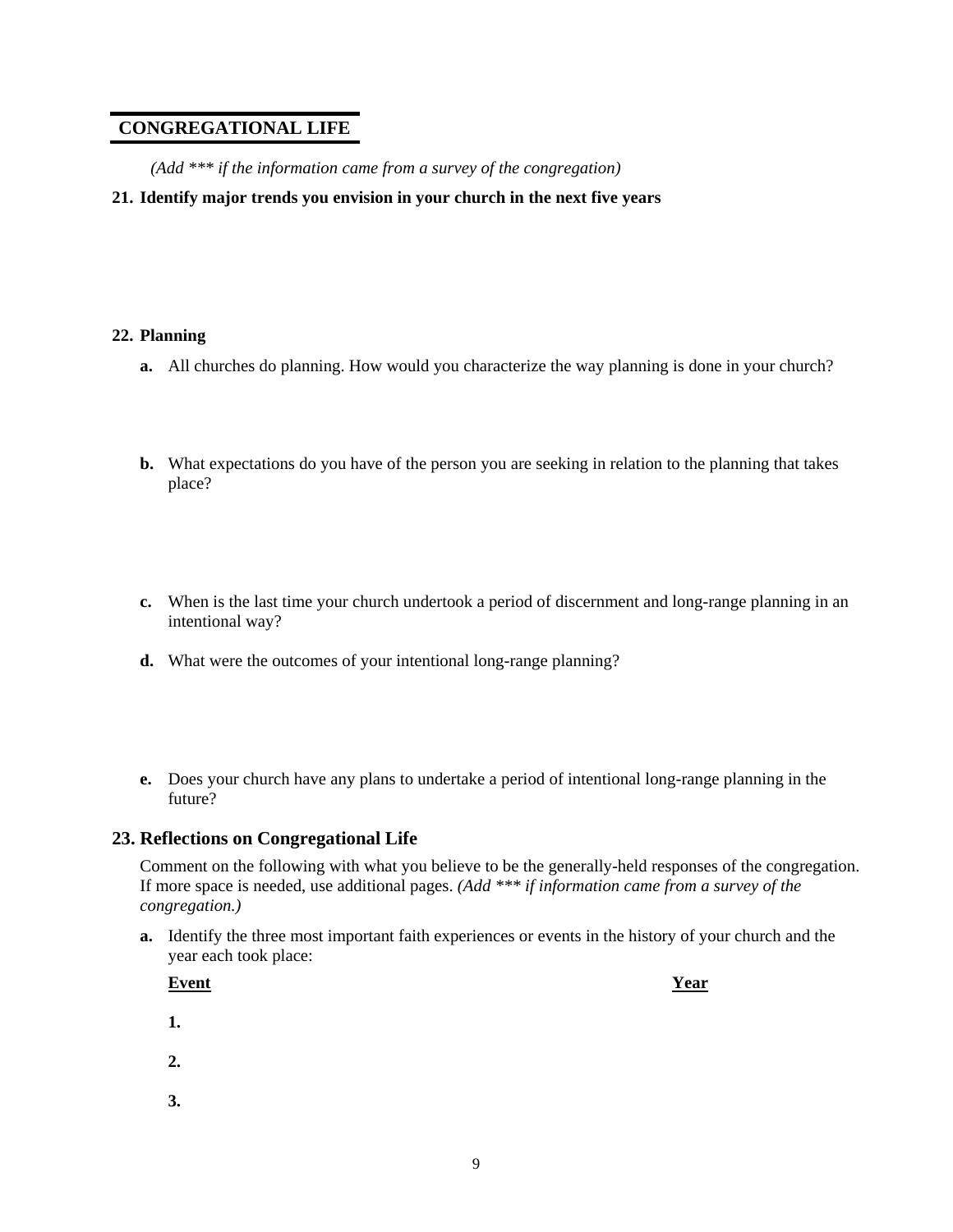**b.** Identify the most challenging faith experience or event in the life of your church in the last three years and what the church learned from it:

**c.** What is God calling your church to do/become over the next few years?

**d.** Describe how the church expects the person you are seeking to help your church reach these goals:

- *e.* Chose the statement that most accurately describes the theological/faith stance of your church: *You may check more that one.* 
	- We tend to be theologically conservative.
	- We tend to be theologically moderate to conservative.
	- $\overline{\phantom{a}}$  We tend to be theologically moderate.
	- We tend to be theologically moderate to liberal.
	- We tend to be theologically liberal.
	- We tend to be quite diverse theologically.
	- **Other**

.

Comments:

**f.** Describe the educational program of your church:

Identify the curriculum/a used in your church school and the person or committee responsible for selection of curriculum/a: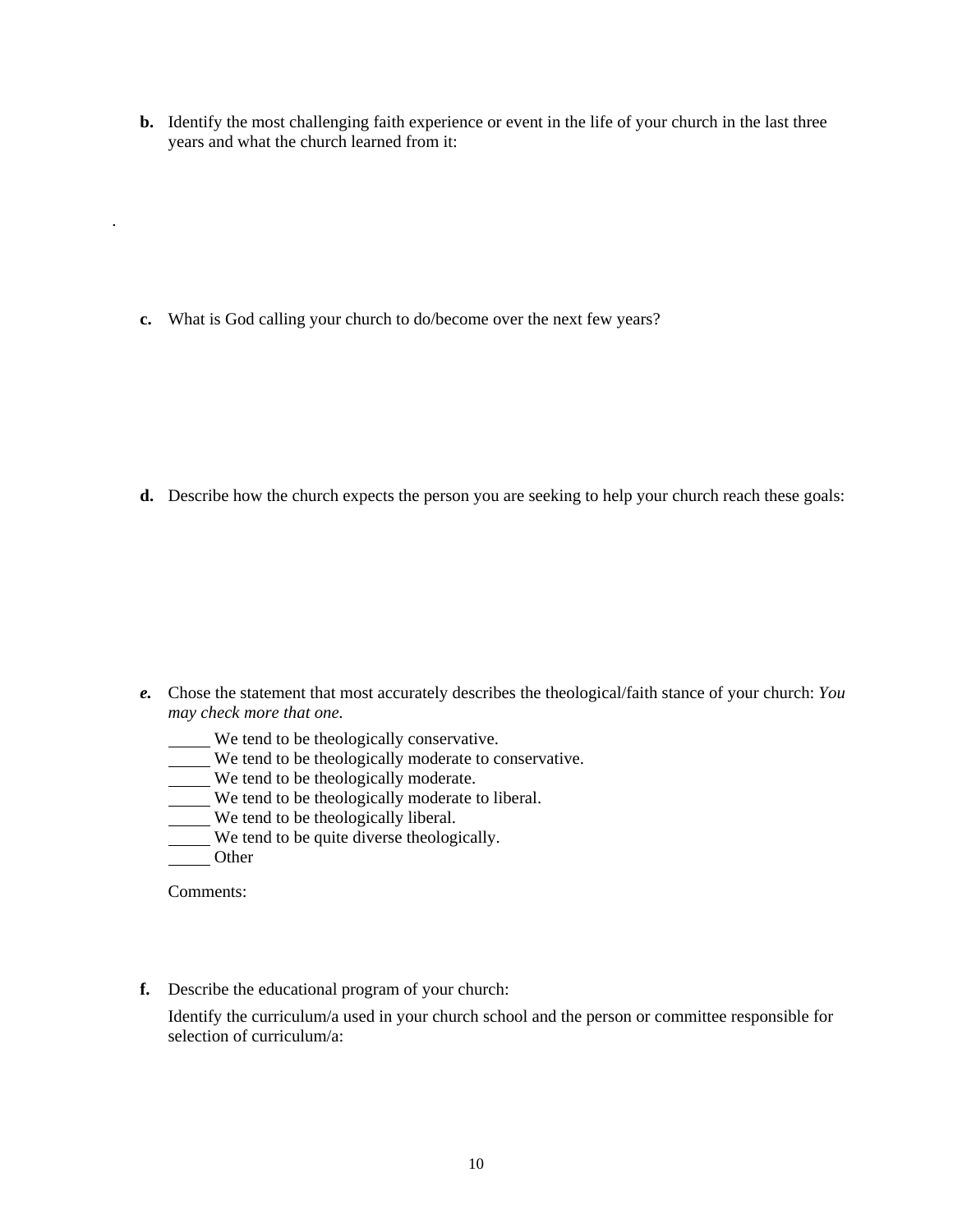Indicate resources used for Confirmation and the person or committee responsible for the selection of these resources:

Are there educational opportunities for all ages?

Does your church have a written Safe Church Policy?

The Secret of the No. (If No, has a group worked on this issue in the past? What was the outcome?)

**g.** Describe how the church expects the person you are seeking to participate in the congregation's educational programs:

 **h.** Describe how programs or ministries of your church are evaluated:

**i.** Describe the strengths or positive qualities of your church: (Add \*\*\* if information came from a survey of the congregation.)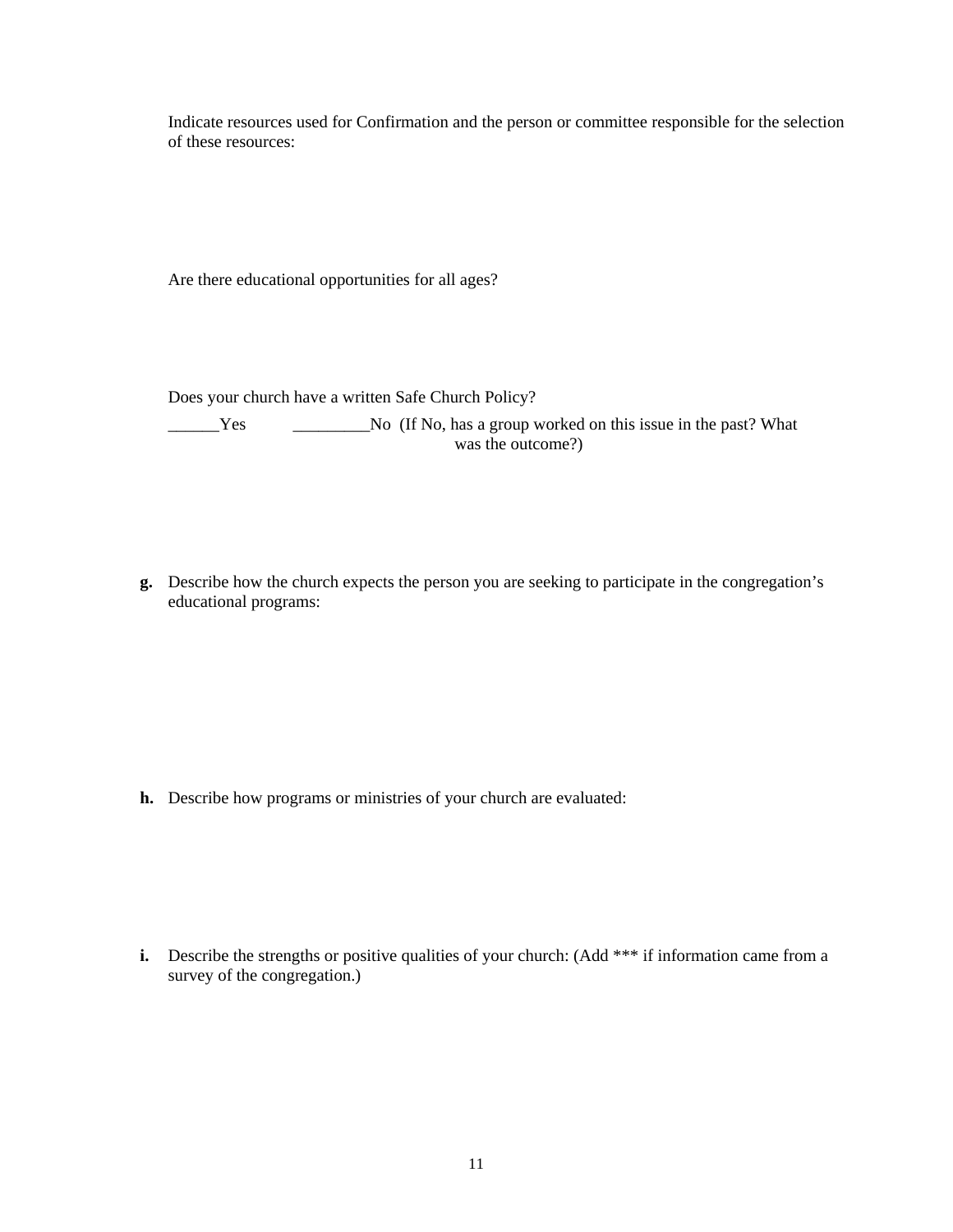**24. Indicate major boards, committees, small groups, and organizations that are a part of your church; the frequency of meetings (monthly, weekly, etc.); and expectations for leadership. For leadership role use: 1 = pastor takes primary initiative and responsibility; 2 = pastor and laity share responsibility; 3 = laity take primary initiative and responsibility; 4 = the pastor's presence is expected periodically/occasionally.** 

| <b>Board/Committee</b>      | <b>Purpose</b> | $\#$ Members | Frequency Leadership        |
|-----------------------------|----------------|--------------|-----------------------------|
|                             |                |              |                             |
|                             |                |              |                             |
|                             |                |              |                             |
|                             |                |              |                             |
|                             |                |              |                             |
|                             |                |              |                             |
|                             |                |              |                             |
|                             |                |              |                             |
|                             |                |              |                             |
|                             |                |              |                             |
|                             |                |              |                             |
|                             |                |              |                             |
|                             |                |              |                             |
|                             |                |              |                             |
|                             |                |              |                             |
|                             |                |              |                             |
|                             |                |              |                             |
|                             |                |              |                             |
|                             |                |              |                             |
|                             |                |              |                             |
|                             |                |              |                             |
| <b>Ongoing Small Groups</b> | <b>Purpose</b> | $#$ Members  | <b>Frequency</b> Leadership |
|                             |                |              |                             |
|                             |                |              |                             |
|                             |                |              |                             |
|                             |                |              |                             |
|                             |                |              |                             |
|                             |                |              |                             |
|                             |                |              |                             |
|                             |                |              |                             |
|                             |                |              |                             |
|                             |                |              |                             |
|                             |                |              |                             |
|                             |                |              |                             |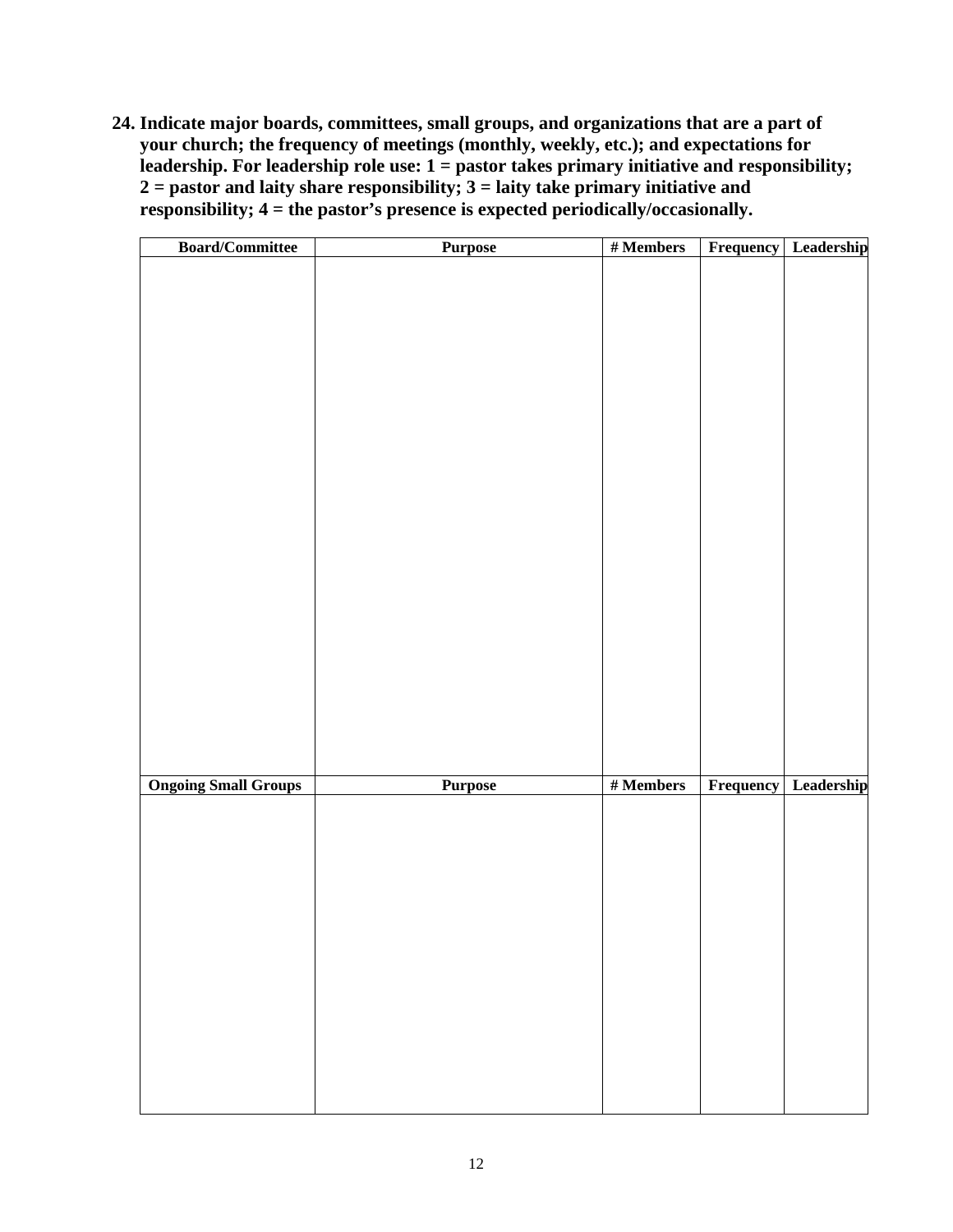### **25. Conflict**

Most churches experience conflict at various times. Characterize your church's experience with conflict given the following possibilities. Indicate the extent to which each statement describes your church:  $C = \text{closely}$ ;  $S = \text{somewhat}$ ;  $N = \text{not at all}$ .

- as a church, we respect and listen to each other and work things through without generating divisiveness
- as a church, we try to respect and listen to each other, but it is not uncommon for differences of opinion to be a problem and for some people to choose sides
- some have left our church because of conflict
- conflict hurts our sense of unity, but we tend not to talk about it
- painful experience with conflict has been present, but it has been worked through, and we have learned from the experience
- we have had some painful experiences with conflict, and they linger in the background
- open conflict is present, and we need a minister who can help us deal with it
- \_\_\_ other Specify:

Comment:

### **26. Worship**

- **a.** Describe the weekly worship schedule (number of services, times, languages in which the services are conducted, frequency with which communion is included, special empases such as healing services, contemporary worship, etc.)
- **b.** Are your worship services or church gatherings sign language interpreted? Yes No

Are there particular ministries with persons with developmental disabilities or mental illness? Comment

- **c.** Identify how worship is planned on a regular basis in your church
	- \_\_\_\_\_ by a worship committee
	- by the pastor
	- \_\_\_\_\_ by the pastor in consultation with the church musician
	- $\rule{1em}{0.15mm}$  other specify:
- **d.** Describe the style and content of preaching valued by your congregation: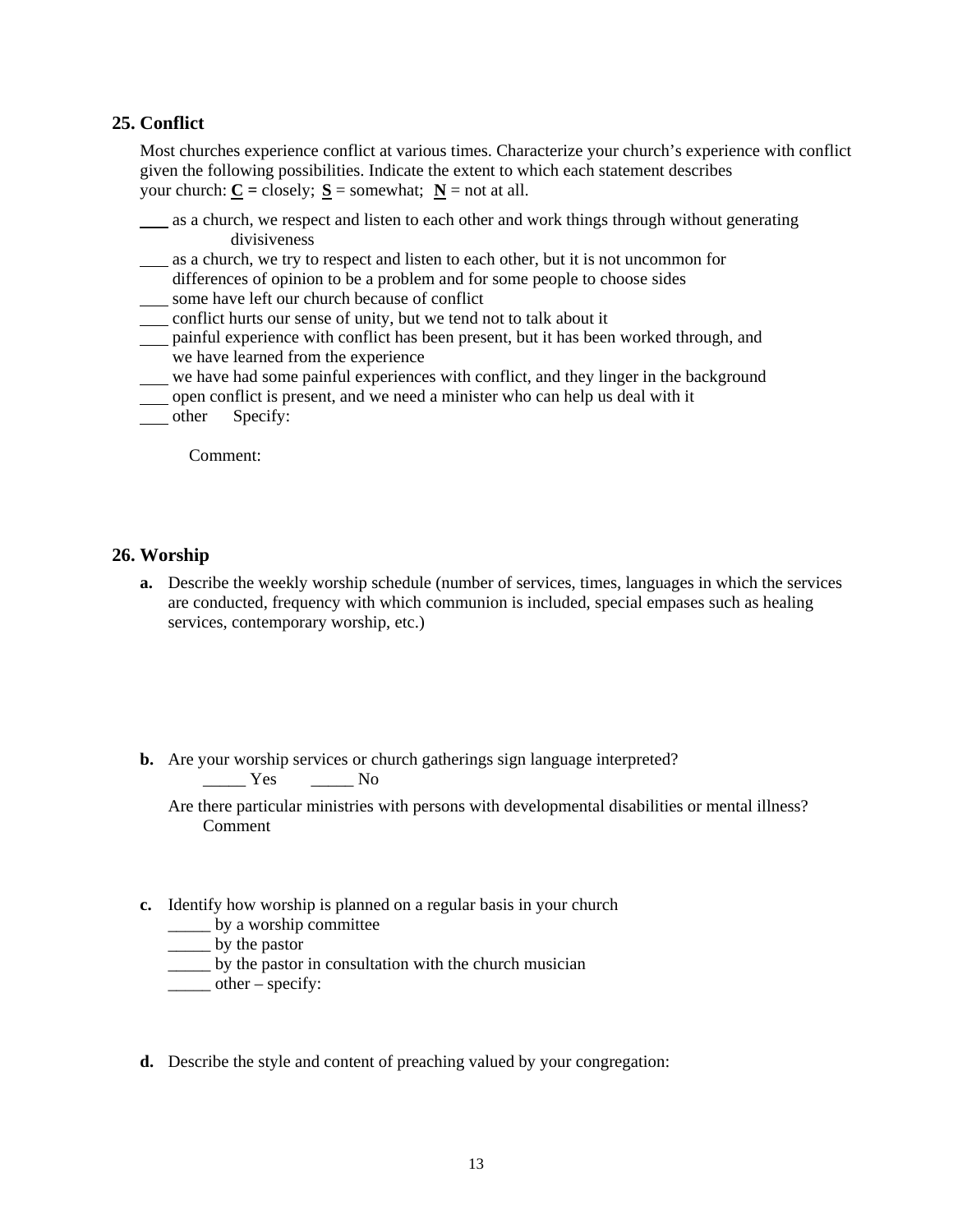- **e.** Describe the role in worship of the person you are seeking:
- **f.** What hymnal(s) are currently used by your congregation in worship?
- **g.** Have you considered using another hymnal?
- **h.** Churches have a variety of practices related to the use of Inclusive Language in worship services. (Some churches have made the decision not to change any language in worship; others are intentionally inclusive in their references to people avoiding words such as "mankind". Some avoid exclusively male references for God and seek to include male and female images as well as a variety of metaphors; other churches exercise care in the words of the liturgy but still utilize "traditional" hymns.) How important is this issue to your church?

## **WIDER CHURCH CONNECTIONS**

#### **27. United Church of Christ**

**a.** Association, conference, or other denominational programs and activities in which church members participate:

Do you send delegates to association and conference meetings? Regularly  $Occasionally$  Never

 Have members of your church ever served as delegates or visitors to General Synod? Yes No Not Sure

- **b.** Association, conference, or other denominational settings in which your church expects the leader you are now seeking to participate:
- **c.** Choose the word that best describes how lay leaders of your church consciously identify with the United Church of Christ:

closely <u>moderately</u> nominally nominally then

Comment: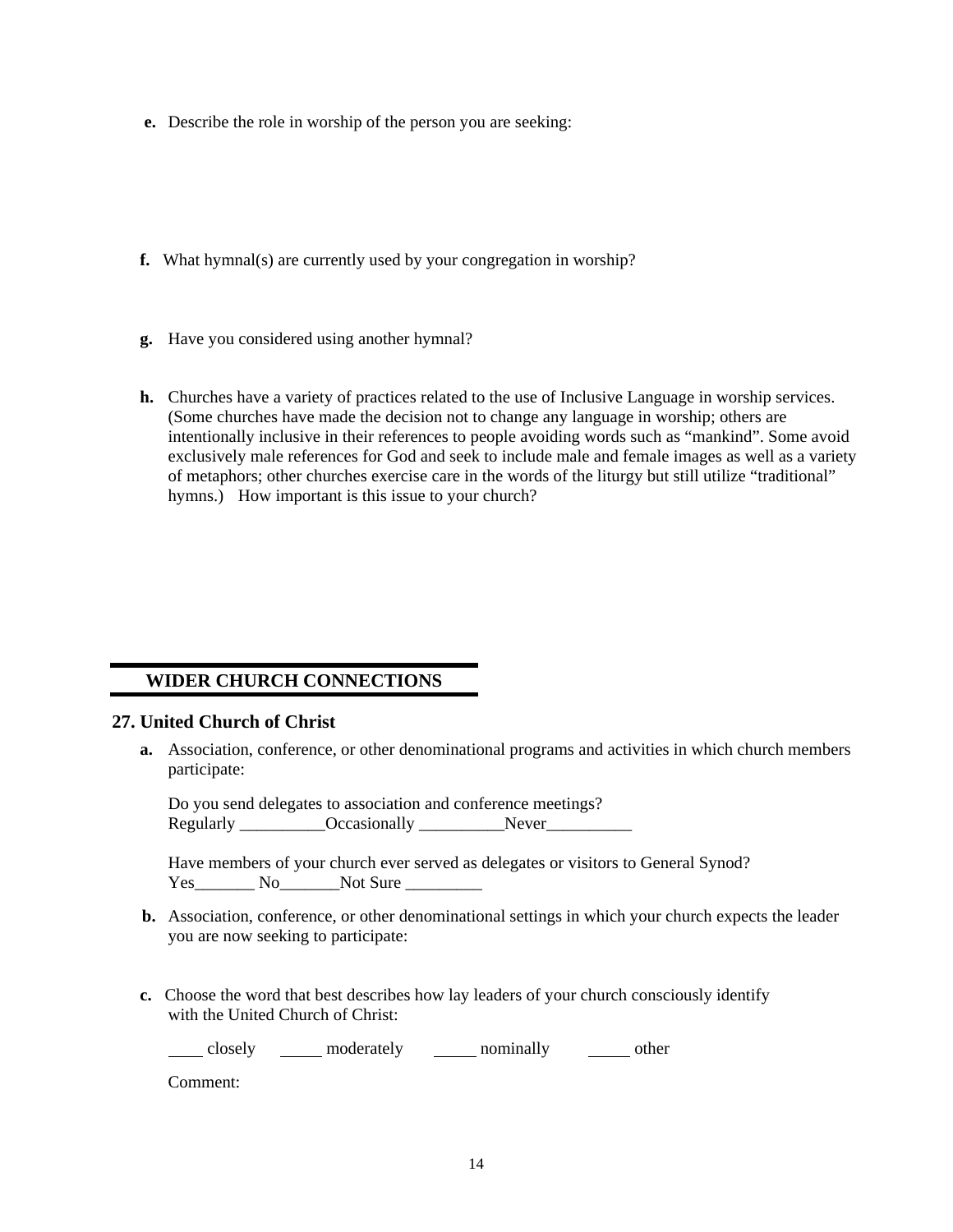## **28. Ecumenical and Interfaith Activities**

- **a.** Describe ways your church participated in ecumenical and interfaith activities during the past three years:
- **b.** Describe how your church expects the leader you are now seeking to participate in ecumenical and interfaith activities:

# **RELATIONSHIP WITH MINISTERIAL LEADERS**

### **29. Relationship With Prior Leaders**

- **a.** Characterize your church's experience with pastoral leaders over the past 15 years. *You may check more than one response:* 
	- In general, our lay leaders have a history of strong, cooperative relationships with the church's pastoral leadership.
	- We have had some fairly rocky moments, but we have worked them through, and relationships with pastoral leaders have grown in significant and important ways.
	- We have had some tough times and things did not always work out.
	- Other. Specify:

Comment:

**b.** Indicate the tenure of the last three installed persons who filled the position you are seeking to fill. Do not include interims:

| <b>Name</b> | From | <b>To</b> |
|-------------|------|-----------|
| 1.          |      |           |
| 2.          |      |           |
| 3.          |      |           |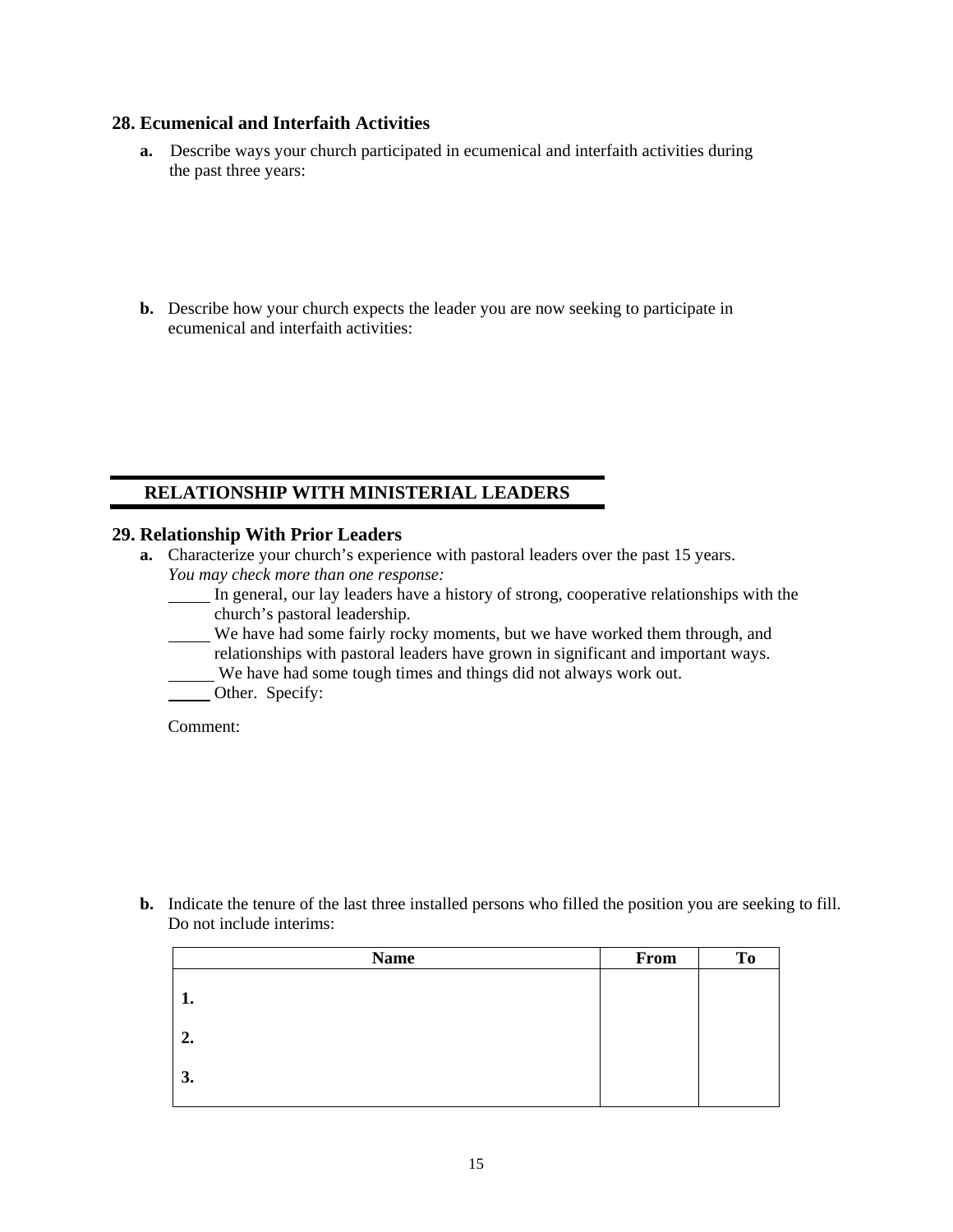- **c.** If a previous pastor or pastor emeritus/a is currently a member of the church, describe his or her involvement in the life of the congregation:
- **d.** In addition to financial support, describe how your church supported the most recent person to hold the position you are now seeking to fill:
- **e.** Involuntary Terminations:

Have any of the last three persons serving in the position you are seeking to fill left involuntarily or under pressure?

yes \_\_\_\_\_ no: If "yes," respond to the following:

• Choose all the issues that may have contributed to the involuntary termination. *You may check more than one or indicate "not applicable."*

\_\_\_\_\_conflict of personalities in the church

- \_\_\_\_\_inadequate performance
- \_\_\_\_\_pastoral style inappropriate for this church
- \_\_\_\_\_ethical issues or issues of fitness for ministry
- \_\_\_\_\_financial stresses
- \_\_\_\_\_other. Specify:
- Indicate, if you can, which of the following best describe the congregation's behavior toward that person prior to her or his leaving: *You may check more than one.*
	- \_\_\_\_\_civil \_\_\_\_\_kind
	- \_\_\_\_\_compassionate \_\_\_\_\_supportive harsh **indifferent**
- Describe what your church has learned from the experience about itself and its relationship with persons who provided ministerial leadership:
- **30. Does the church have a Pastoral Relations Committee?** yes some no If yes, describe its purpose, functions and how often they meet:

## **31. If there is periodic assessment/evaluation of the nature of the work and of the performance of that work for the position you are seeking to fill? Describe it:**

 Is the periodic ministerial evaluation coordinated with a regular assessment of the overall ministry of the congregation?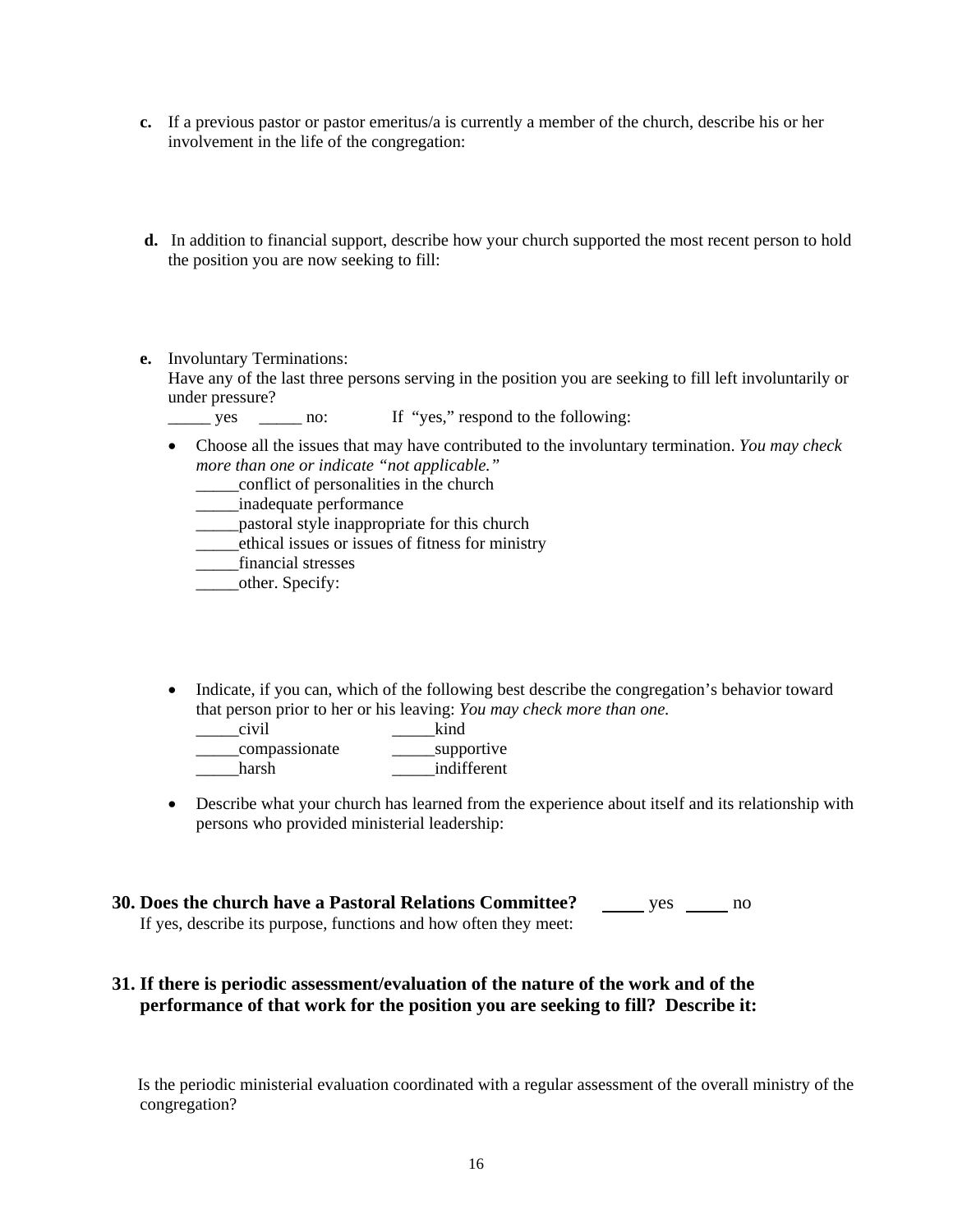### **32. Leadership Expectations**

A list follows of 45 items which represent a range of qualities in the ministry of the church. Place an "X" beside the 12 items which your church feels are the most important aspects of ministry for your church at this time. All the qualities are important. However, please mark those 12 which you feel need first priority at this time. **Do not rank the items.** If the aspects you consider to be important are not included in the list, place them at the end in the blanks provided.

Mark only 12 of the following items. Do not rank the items.

#### **Our church needs a person who…**

| 1.  | is an effective preacher/speaker                 | <b>24.</b> The same of $\overline{a}$ | regularly encourages support of                |
|-----|--------------------------------------------------|---------------------------------------|------------------------------------------------|
| 2.  | continues to develop his/her                     |                                       | Our Church's Wider Mission                     |
|     | theological and biblical skills                  | 25.                                   | reaches out to inactive members                |
| 3.  | helps people develop their                       |                                       | 26. _____ works regularly in the developmen    |
|     | spiritual life                                   |                                       | of stewardship growth                          |
| 4.  | helps people work together in                    | 27.                                   | is active in ecumenical relationship           |
|     | solving problems                                 |                                       | and encourages the church to                   |
| 5.  | is effective in planning and leading             |                                       | participate                                    |
|     | worship                                          |                                       | 28. is a person of faith                       |
| 6.  | has a sense of the direction of                  |                                       | 29. _____ writes clearly and well              |
|     | his/her ministry                                 |                                       | 30. _____ works well on a team                 |
| 7.  | regularly encourages people to                   |                                       | 31. ______ is effective in working with youth  |
|     | participate in United Church of                  |                                       | 32. ______ organizes people for community as   |
|     | Christ activities and programs                   |                                       | 33. _______ is skilled in planning and leading |
| 8.  | helps people understand and act                  |                                       | programs                                       |
|     | upon issues of social justice                    |                                       | 34. plans and leads well-organized             |
| 9.  | is a helpful counselor                           |                                       | meetings                                       |
| 10. | ministers effectively to people in               |                                       | 35. ______ encourages people to relate their f |
|     | crisis situations                                |                                       | to their daily lives                           |
|     | 11. ______ makes pastoral calls on people in     |                                       | 36. ______ is accepting of people with diverg  |
|     | hospitals and nursing homes and                  |                                       | views                                          |
|     | those confined to their homes                    |                                       | 37. _______ encourages others to assume and    |
|     | 12. makes pastoral calls on members              |                                       | carry out leadership                           |
|     | not confined to their homes                      |                                       | 38. _______ is mature and emotionally secure   |
|     | 13. _______ is a good leader                     |                                       |                                                |
|     | 14. ______ is effective in working with children |                                       | 39. has strong commitment and loyalt           |
|     | 15. ______ builds a sense of fellowship among    |                                       | 40. <u>____</u> maintains confidentially       |
|     | the people with whom he/she works                |                                       | 41. The understands and interprets the mis     |
|     | 16. _____ helps people develop their leadership  |                                       | of the church from a global perspe             |
|     | abilities                                        |                                       | 42. is a compassionate and caring pers         |
|     | 17. _______ is an effective administrator        |                                       | 43. ______ deals effectively with conflict     |
|     | 18. ______ is effective with committees and      |                                       |                                                |
|     | officers                                         |                                       |                                                |
|     | 19. ______ is an effective teacher               |                                       |                                                |
|     | 20. has a strong commitment to the               |                                       | If there are other comments you wish to m      |
|     | educational ministry of the church               |                                       | about expectations, include one or more        |
|     | 21. ______ is effective in working with adults   |                                       | paragraphs here on an additional sheet.        |
|     | 22. ______ inspires a sense of confidence        |                                       |                                                |
|     | 23. _____ works regularly at bringing new        |                                       |                                                |
|     | members into the church                          |                                       |                                                |

| 1.                                                                                                                                                                                                                                  | is an effective preacher/speaker                 |     | 24. regularly encourages support of                   |
|-------------------------------------------------------------------------------------------------------------------------------------------------------------------------------------------------------------------------------------|--------------------------------------------------|-----|-------------------------------------------------------|
| 2.                                                                                                                                                                                                                                  | continues to develop his/her                     |     | Our Church's Wider Mission                            |
|                                                                                                                                                                                                                                     | theological and biblical skills                  |     | 25. reaches out to inactive members                   |
| 3.                                                                                                                                                                                                                                  | helps people develop their                       |     | 26. works regularly in the development                |
|                                                                                                                                                                                                                                     | spiritual life                                   |     | of stewardship growth                                 |
| 4.                                                                                                                                                                                                                                  | helps people work together in                    |     | 27. _______ is active in ecumenical relationships     |
|                                                                                                                                                                                                                                     | solving problems                                 |     | and encourages the church to                          |
| 5.                                                                                                                                                                                                                                  | is effective in planning and leading             |     | participate                                           |
|                                                                                                                                                                                                                                     | worship                                          |     | 28. is a person of faith                              |
| 6.                                                                                                                                                                                                                                  | has a sense of the direction of                  |     | 29. _____ writes clearly and well                     |
|                                                                                                                                                                                                                                     | his/her ministry                                 |     | 30. works well on a team                              |
| 7.                                                                                                                                                                                                                                  | regularly encourages people to                   |     | 31. ______ is effective in working with youth         |
|                                                                                                                                                                                                                                     | participate in United Church of                  |     | 32. ______ organizes people for community action      |
|                                                                                                                                                                                                                                     | Christ activities and programs                   |     | 33. _______ is skilled in planning and leading        |
| 8.                                                                                                                                                                                                                                  | helps people understand and act                  |     | programs                                              |
|                                                                                                                                                                                                                                     | upon issues of social justice                    |     | 34. Plans and leads well-organized                    |
| 9.                                                                                                                                                                                                                                  | is a helpful counselor                           |     | meetings                                              |
| <b>10.</b> Samuel Manual Street, 1980                                                                                                                                                                                               | ministers effectively to people in               |     | 35. ______ encourages people to relate their faith    |
|                                                                                                                                                                                                                                     | crisis situations                                |     | to their daily lives                                  |
| 11.                                                                                                                                                                                                                                 | makes pastoral calls on people in                |     | 36. is accepting of people with divergent             |
|                                                                                                                                                                                                                                     | hospitals and nursing homes and                  |     | views                                                 |
|                                                                                                                                                                                                                                     | those confined to their homes                    |     | 37. <u>Containing</u> encourages others to assume and |
| <b>12.</b> The same of $\overline{a}$                                                                                                                                                                                               | makes pastoral calls on members                  |     | carry out leadership                                  |
|                                                                                                                                                                                                                                     | not confined to their homes                      |     | 38. _______ is mature and emotionally secure          |
|                                                                                                                                                                                                                                     | 13. ______ is a good leader                      |     |                                                       |
|                                                                                                                                                                                                                                     | 14. ______ is effective in working with children |     | 39. has strong commitment and loyalty                 |
|                                                                                                                                                                                                                                     | 15. builds a sense of fellowship among           |     | 40. maintains confidentially                          |
|                                                                                                                                                                                                                                     | the people with whom he/she works                |     | 41. ______ understands and interprets the mission     |
| <b>16.</b> The contract of the contract of the contract of the contract of the contract of the contract of the contract of the contract of the contract of the contract of the contract of the contract of the contract of the cont | helps people develop their leadership            |     | of the church from a global perspective               |
|                                                                                                                                                                                                                                     | abilities                                        |     | 42. is a compassionate and caring person              |
|                                                                                                                                                                                                                                     | 17. is an effective administrator                |     | 43. ______ deals effectively with conflict            |
|                                                                                                                                                                                                                                     | 18. is effective with committees and             |     |                                                       |
|                                                                                                                                                                                                                                     | officers                                         | 45. |                                                       |

If there are other comments you wish to make about expectations, include one or more paragraphs here on an additional sheet.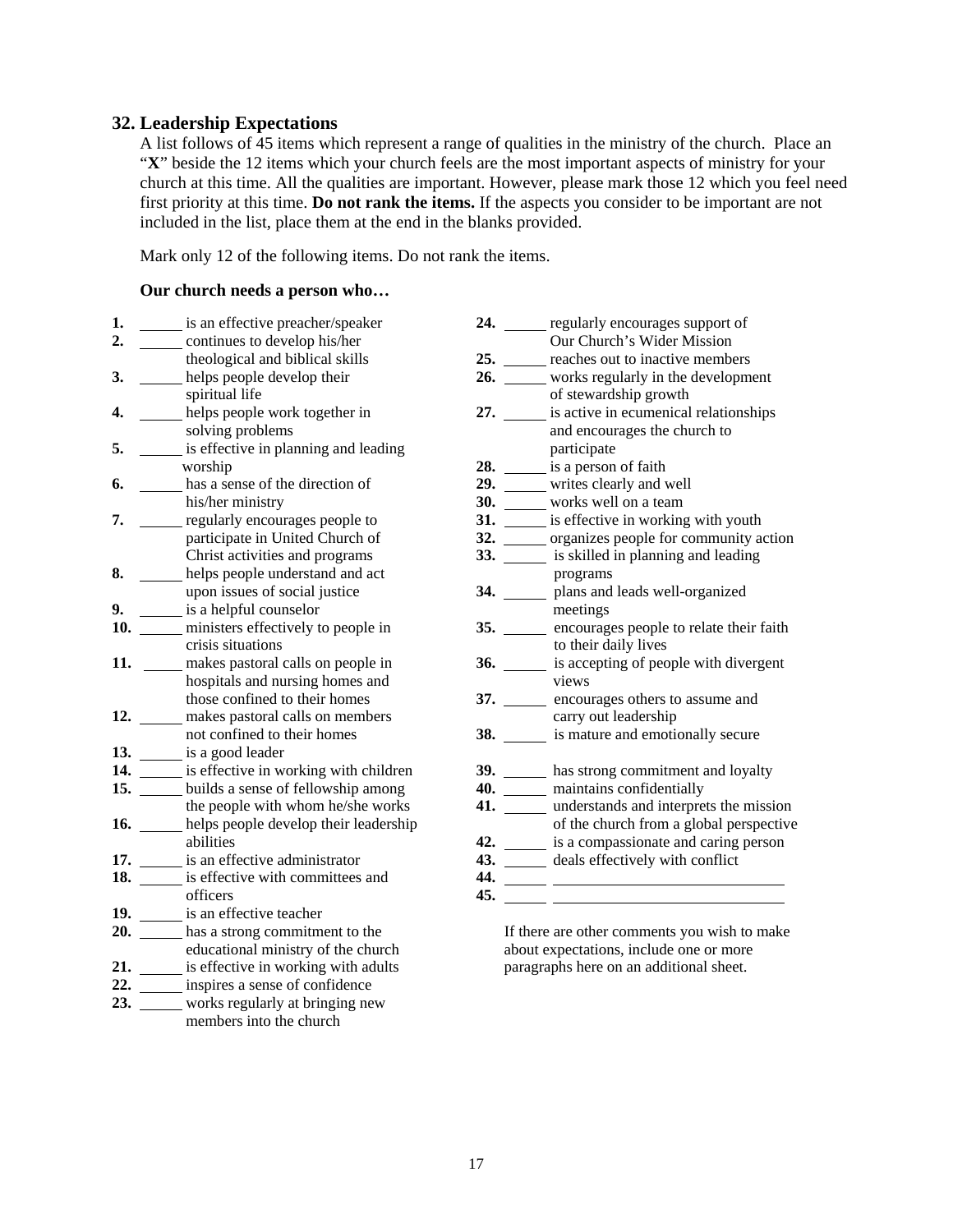## **GENERAL**

- **33. Does your governing body or your search committee have a well-defined policy against**  discrimination? \_\_\_\_\_ Yes \_\_\_\_\_ No Comment:
- **34. Has your congregation participated in an ONA (Open and Affirming) study/discernment process?**

\_\_\_\_\_ Yes \_\_\_\_\_ No Comment:

## **35. Is there a position description of the pastor's role and responsibilities?**

| Yes | No If "yes," please attach a copy. |  |
|-----|------------------------------------|--|
|     |                                    |  |

Does your church have a personnel policy covering this position? Yes No

**36. List the titles of other paid staff positions for whom this person provides supervision and indicate whether these positions are full-time (FT) or part-time (PT).** 

| Title: | PТ  | FT  |
|--------|-----|-----|
| Title: | PT. | FT. |
| Title: | PT. | FT. |
| Title: | PТ  | FT. |

**37. Name three people who have agreed to serve as references. Make sure they are not members of your church, but know your church well enough to be helpful to a final candidate seeking more information about your church, e.g., conference staff, person in community, neighboring pastor:** 

| <b>Name</b> | <b>Telephone</b> | <b>Relationship to Your Church</b> |  |
|-------------|------------------|------------------------------------|--|
| a.          |                  |                                    |  |
|             |                  |                                    |  |
|             |                  |                                    |  |
| b.          |                  |                                    |  |
|             |                  |                                    |  |
| c.          |                  |                                    |  |
|             |                  |                                    |  |

**38. What groups or individuals in your church have contributed to, reviewed, and/or approved this profile for circulation?**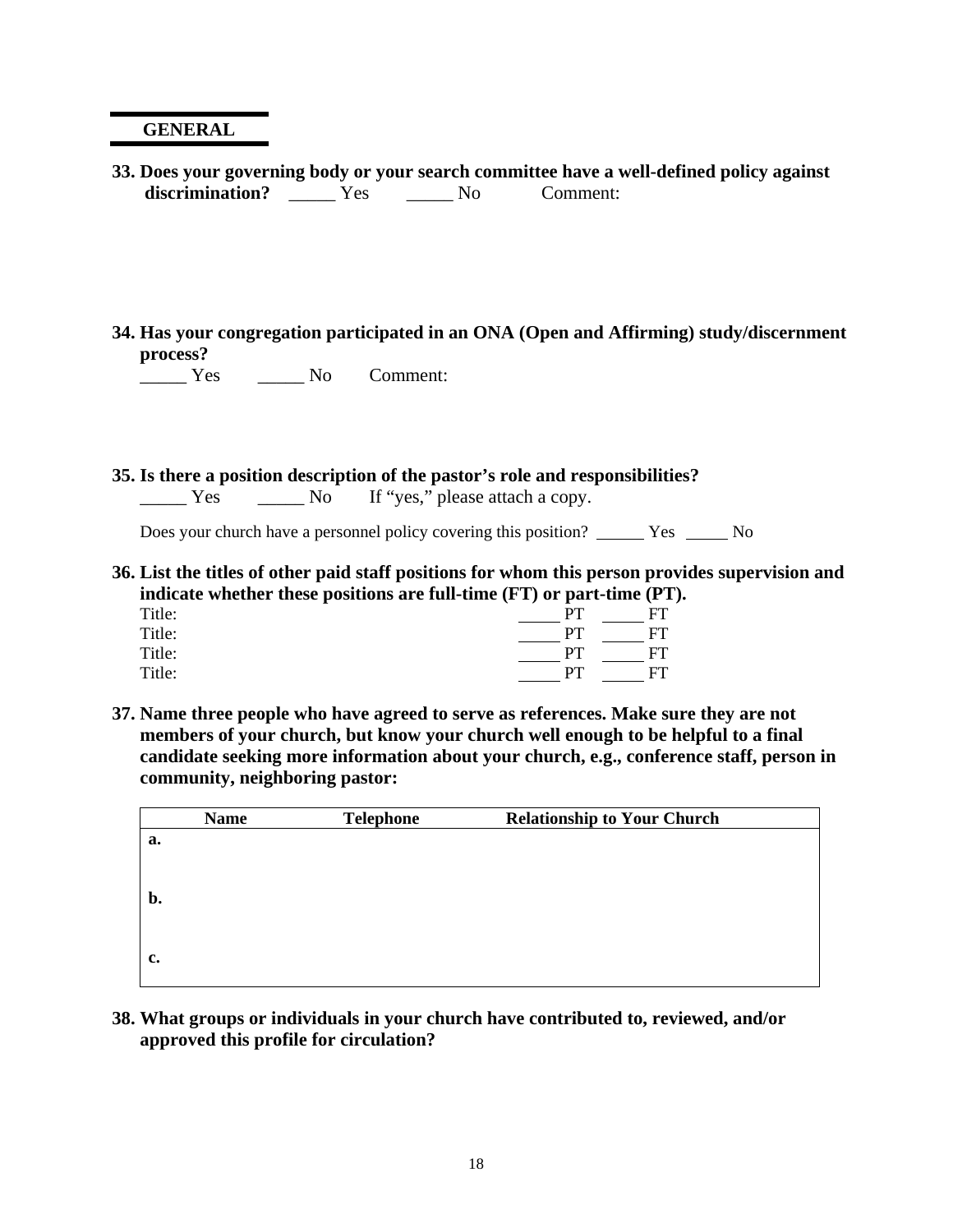# **STATEMENT ON LEADERSHIP IN MINISTRY**

Using this page, and one additional page if needed, write a statement that will help a candidate better understand the relationship of clergy and lay leadership in the life of your congregation. Candidates will be interested to know whether your lay leaders have a history of strong, cooperative relationships with the church's pastoral leadership. If your church organizational structure is based on intentional lay-led ministries, describe how that structure functions in relationship to the pastor; if your organizational structure is dependent on clergy leadership, describe what will be expected of the pastor.

If you wish, this statement can provide an opportunity for you to elaborate on the list of committees/boards/groups that you identified in Question 24. (For example, in some churches the expectation is for mutual involvement of pastor and finance committee in the financial matters of the church; other congregations have a clear expectation that the pastor will be focused on "spiritual matters" and will be excluded from settings where financial decisions are made.)

Include in the statement reflections on leadership styles that work well for your church. What do you hope/expect that your new pastor will understand and value in your particular style of lay leadership? What would a new pastor need to know in order to work smoothly with your established leaders? If yours is a multiple-staff church, it would be helpful to comment on your expectations of how the staff team members relate to each other. You are encouraged to include anything else you want to say about your church and its expectations of the leader it now seeks: